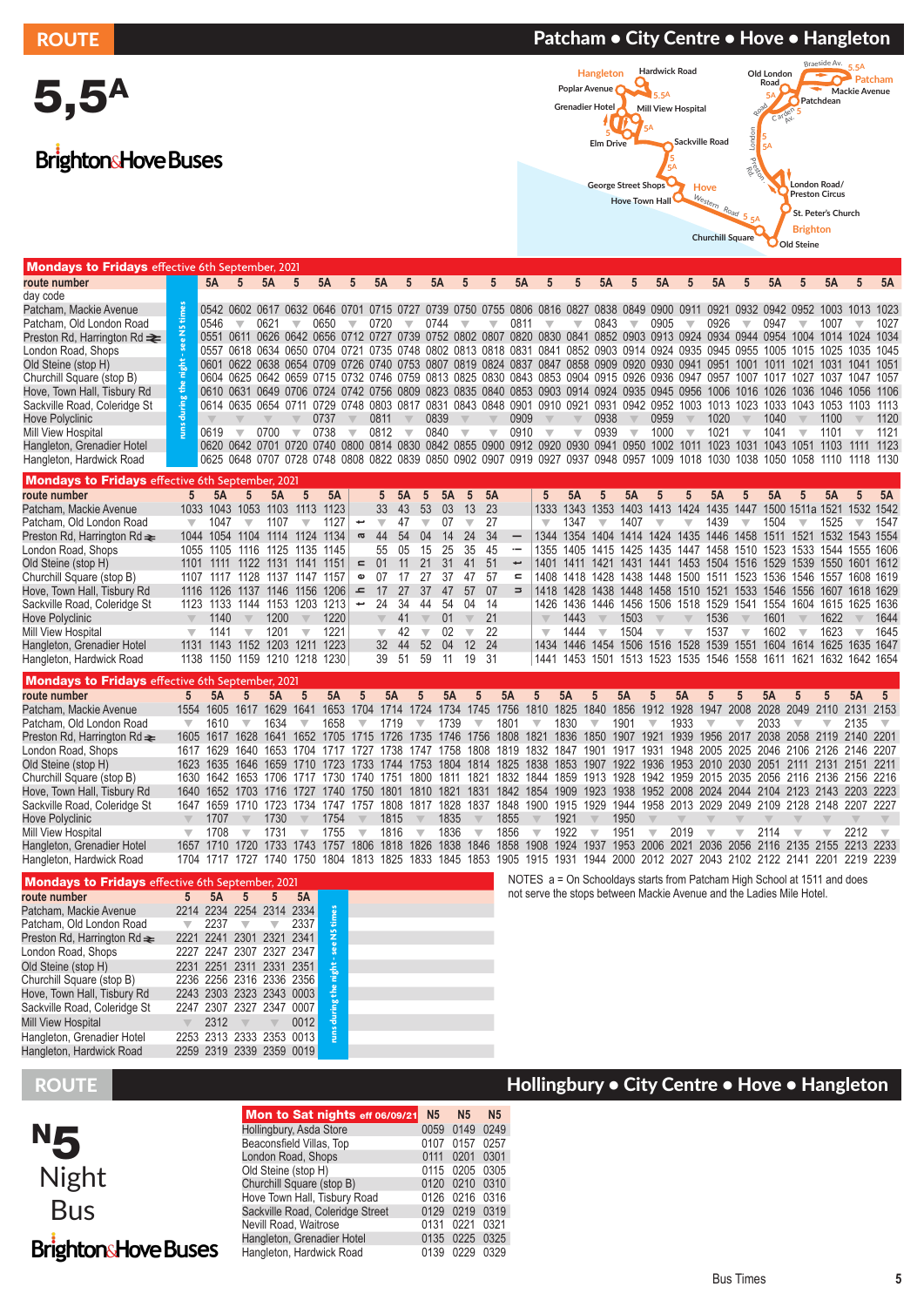### Hangleton • Hove • City Centre • Patcham ROUTE



# 5,5A

**BrightonsHove Buses** 

# Mondays to Fridays effective 6th September, 2021

| route number                                            |                         |                          |                          | 5A                       | 5                       | 5                                                                                                   | 5                       | 5A                      | 5                        | 5A                      | 5                                                                     | 5                                       | 5A                       |                          | 5Α                      | 5                        |                          | 5Α<br>5                       | 5A    | 5                       | 5A       | 5                        | 5                                                    | 5A                                                                                                                 | 5                                                                                                                            | 5A        | 5                       |
|---------------------------------------------------------|-------------------------|--------------------------|--------------------------|--------------------------|-------------------------|-----------------------------------------------------------------------------------------------------|-------------------------|-------------------------|--------------------------|-------------------------|-----------------------------------------------------------------------|-----------------------------------------|--------------------------|--------------------------|-------------------------|--------------------------|--------------------------|-------------------------------|-------|-------------------------|----------|--------------------------|------------------------------------------------------|--------------------------------------------------------------------------------------------------------------------|------------------------------------------------------------------------------------------------------------------------------|-----------|-------------------------|
| Hangleton, Hardwick Road                                |                         |                          |                          |                          |                         | 0615 0631 0646 0702 0714 0729 0740 0753 0805 0819 0831 0843 0857 0907 0919                          |                         |                         |                          |                         |                                                                       |                                         |                          |                          |                         |                          |                          | 28<br>39                      | 48    | 59                      | 08       | -19                      |                                                      |                                                                                                                    | 1238 1247 1258 1307 1318                                                                                                     |           |                         |
| Hangleton, opp Grenadier Hotel                          |                         |                          |                          |                          |                         | 0621 0637 0652 0708 0721 0736 0748 0801 0813 0827 0839 0851 0905 0914 0926                          |                         |                         |                          |                         |                                                                       |                                         |                          |                          |                         |                          | $\overline{\phantom{a}}$ | 34<br>45                      | 54    | 05                      | 14       | 25                       |                                                      |                                                                                                                    | 1244 1253 1304 1313 1324                                                                                                     |           |                         |
| <b>Hove Polyclinic</b>                                  | 또<br>모                  |                          |                          |                          |                         |                                                                                                     |                         | 0751                    | $\overline{\phantom{a}}$ | 0816                    | $\overline{\mathbf{v}}$                                               |                                         | 0854                     |                          | 0917                    |                          | $\boldsymbol{\varpi}$    | 37<br>$\overline{\mathbf{v}}$ | 57    | $\overline{\mathbf{v}}$ | 17       | $\overline{\mathbf{v}}$  |                                                      | 1256                                                                                                               | $\overline{\mathbf{v}}$                                                                                                      | 1316      |                         |
| <b>Mill View Hospital</b>                               |                         | $\overline{\phantom{a}}$ |                          | 0654                     | $\overline{\mathbb{V}}$ | $\overline{\phantom{a}}$                                                                            | $\overline{\mathbb{V}}$ | 0752                    | $\overline{\phantom{a}}$ | 0817                    | $\overline{\phantom{a}}$                                              | $\overline{\mathbb{V}}$                 | 0855                     | $\overline{\phantom{a}}$ | 0918                    | $\overline{\phantom{a}}$ |                          | 38                            | 58    |                         | 18       | $\overline{\phantom{a}}$ | $\overline{\phantom{a}}$<br>$\overline{\phantom{a}}$ | 1257                                                                                                               | $\overline{\phantom{a}}$                                                                                                     | $1317 =$  |                         |
| Sackville Road, Coleridge Street                        |                         |                          |                          |                          |                         | 0627 0644 0659 0715 0730 0745 0800 0812 0826 0838 0850 0904 0916 0927                               |                         |                         |                          |                         |                                                                       |                                         |                          |                          |                         | 0937                     | $\equiv$                 | 46<br>56                      | 06    | 16                      | 26       | 36                       | ļ                                                    |                                                                                                                    | 1255 1305 1315 1325 1335                                                                                                     |           |                         |
| Hove Station $\equiv$ (Ellen Street)                    |                         |                          |                          | 0628 0645 0701 0717      |                         | $\overline{\mathbf{v}}$                                                                             | ▼                       | $\overline{\mathbf{v}}$ |                          | $\overline{\mathbb{V}}$ |                                                                       |                                         |                          |                          |                         | $\overline{\mathbb{V}}$  | $\mathbf \omega$         | $\overline{\mathbf{v}}$       |       |                         |          | $\overline{\mathbb{V}}$  | $\equiv$<br>$\overline{\phantom{a}}$                 |                                                                                                                    |                                                                                                                              |           |                         |
| Hove, Town Hall, Church Road                            |                         |                          |                          |                          |                         | 0632 0649 0705 0721 0736 0752 0807 0820 0834 0846 0858 0911 0923 0933 0943                          |                         |                         |                          |                         |                                                                       |                                         |                          |                          |                         |                          | ᅩ                        | 52<br>02                      | 12    | 22                      | 32       | 42                       | $\Rightarrow$                                        |                                                                                                                    | 1301 1311 1321 1331 1341                                                                                                     |           |                         |
| Churchill Square (stop E)                               |                         |                          |                          |                          |                         | 0639 0656 0712 0728 0746 0802 0817 0830 0844 0856 0908 0921 0933 0943 0953                          |                         |                         |                          |                         |                                                                       |                                         |                          |                          |                         |                          | ىپ                       | 02 <sup>°</sup><br>12         | 22    | -32                     | 42 52    |                          |                                                      |                                                                                                                    | 1312 1322 1332 1342 1352                                                                                                     |           |                         |
| Old Steine (stop E)                                     |                         |                          |                          |                          |                         | 0642 0659 0716 0732 0750 0806 0821 0834 0848 0900 0912 0925 0937 0947 0957                          |                         |                         |                          |                         |                                                                       |                                         |                          |                          |                         |                          |                          | 07                            | 17 27 |                         | 37 47 57 |                          |                                                      |                                                                                                                    | 1317 1327 1337 1347 1357                                                                                                     |           |                         |
| London Road, Shops                                      |                         |                          |                          |                          |                         | 0646 0704 0722 0739 0757 0814 0829 0842 0856 0908 0920 0932 0944 0954 1004                          |                         |                         |                          |                         |                                                                       |                                         |                          |                          |                         |                          |                          | 14<br>24                      | 34    | 44                      | 54       | 04                       |                                                      |                                                                                                                    | 1324 1334 1344 1354 1404                                                                                                     |           |                         |
| Preston Road, Harrington Rd <b>≥</b>                    |                         |                          |                          |                          |                         | 0652 0711 0730 0748 0806 0823 0838 0851 0905 0917 0929 0941 0953 1003 1013                          |                         |                         |                          |                         |                                                                       |                                         |                          |                          |                         |                          |                          | 23 33 43 53 03 13             |       |                         |          |                          |                                                      |                                                                                                                    | 1333 1343 1353 1403 1413                                                                                                     |           |                         |
| Patcham, Old London Road                                |                         |                          | $\overline{\phantom{a}}$ |                          | $0736$ $\sqrt{ }$       | $\overline{\mathbf{v}}$                                                                             | $\overline{\mathbf{v}}$ | 0844                    | $\overline{\phantom{0}}$ | $0910 =$                |                                                                       | $\overline{\mathbf{v}}$                 | 0946                     | $\overline{\mathbf{v}}$  | 1008                    | $\overline{\mathbf{v}}$  |                          | 28<br>$\overline{\mathbf{v}}$ | 48    | $\overline{\mathbf{v}}$ | 08       | $\overline{\mathbf{v}}$  |                                                      |                                                                                                                    | $\sqrt{1348}$ $\sqrt{1408}$                                                                                                  |           | $\overline{\mathbf{v}}$ |
| Patcham, Mackie Avenue                                  |                         |                          |                          |                          |                         | 0701 0722 0743 0801 0819 0836 0851 0904 0917 0929 0941 0953 1005 1015 1025                          |                         |                         |                          |                         |                                                                       |                                         |                          |                          |                         |                          |                          | 35 45 55 05 15 25             |       |                         |          |                          |                                                      |                                                                                                                    | 1345 1355 1405 1415 1425                                                                                                     |           |                         |
| <b>Mondays to Fridays</b> effective 6th September, 2021 |                         |                          |                          |                          |                         |                                                                                                     |                         |                         |                          |                         |                                                                       |                                         |                          |                          |                         |                          |                          |                               |       |                         |          |                          |                                                      |                                                                                                                    |                                                                                                                              |           |                         |
| route number                                            |                         | 5A                       | $5\overline{)}$          | 5A                       | $5\overline{)}$         | 5A                                                                                                  | 5                       | 5A                      | 5                        | 5A                      | 5                                                                     |                                         | 5A                       | 5A                       | 5                       | 5A                       | $5\overline{)}$          | 5A                            |       | 5                       | 5A       |                          | 5A                                                   | 5                                                                                                                  | 5A                                                                                                                           | 5         | 5A                      |
| day code                                                |                         |                          |                          |                          |                         |                                                                                                     |                         |                         |                          |                         |                                                                       | <b>SD</b>                               | <b>SD</b>                |                          |                         |                          |                          |                               |       |                         |          |                          |                                                      |                                                                                                                    |                                                                                                                              |           |                         |
| Hangleton, Hardwick Road                                |                         |                          |                          | 1327 1337 1347           |                         | 1358 1407 1418 1426                                                                                 |                         |                         |                          |                         | 1438 1449 1501 1505 1509 1512 1524 1535 1546 1556 1607 1616 1628      |                                         |                          |                          |                         |                          |                          |                               |       |                         |          |                          | 1638                                                 | 1651                                                                                                               | 1701 1713 1723                                                                                                               |           |                         |
| Hangleton, opp Grenadier Hotel                          |                         |                          |                          | 1333 1343 1353           |                         | 1404 1413 1424 1432 1444 1455 1507 1511                                                             |                         |                         |                          |                         |                                                                       |                                         |                          |                          |                         |                          |                          |                               |       |                         |          |                          |                                                      | 1515 1518 1530 1541 1552 1602 1613 1622 1634 1644 1657                                                             | 1707                                                                                                                         | 1719 1729 |                         |
| <b>Hove Polyclinic</b>                                  | 1336                    |                          |                          | 1356                     |                         | 1416                                                                                                |                         | 1435                    |                          | 1458                    |                                                                       |                                         |                          | 1518 1521                |                         | 1544                     |                          | 1605                          |       |                         | 1625     |                          | 1647                                                 |                                                                                                                    | 1710                                                                                                                         |           | 1732                    |
| Mill View Hospital                                      | 1337                    |                          | $\overline{\mathbf{v}}$  | 1357                     | $\overline{\mathbf{v}}$ | 1417                                                                                                | $\overline{\mathbf{v}}$ | 1436                    | $\overline{\mathbf{v}}$  | 1459                    | $\overline{\mathbf{v}}$                                               | $\overline{\mathbf{v}}$                 |                          | 1519 1522                | $\overline{\mathbb{V}}$ | 1545                     | $\overline{\mathbf{v}}$  | 1606                          |       | $\overline{\mathbf{v}}$ | 1626     | $\overline{\mathbf{v}}$  | 1648                                                 |                                                                                                                    | 1711                                                                                                                         |           | 1733                    |
| Sackville Road, Coleridge Street                        |                         |                          |                          | 1345 1354 1405           |                         | 1415 1425                                                                                           |                         | 1435 1444               |                          |                         | 1455 1507 1519 1523 1527 1530 1542 1553 1604 1614 1624 1634 1644 1656 |                                         |                          |                          |                         |                          |                          |                               |       |                         |          |                          |                                                      |                                                                                                                    | 1707 1719                                                                                                                    | 1729      | 1740                    |
| Hove, Town Hall, Church Road                            |                         |                          |                          |                          |                         |                                                                                                     |                         |                         |                          |                         |                                                                       |                                         |                          |                          |                         |                          |                          |                               |       |                         |          |                          |                                                      |                                                                                                                    | 1351 1400 1411 1421 1431 1441 1450 1501 1513 1525 1529 1534 1537 1549 1600 1611 1621 1631 1641 1651 1702 1713 1725 1735 1746 |           |                         |
| Churchill Square (stop E)                               |                         |                          |                          |                          |                         |                                                                                                     |                         |                         |                          |                         |                                                                       |                                         |                          |                          |                         |                          |                          |                               |       |                         |          |                          |                                                      |                                                                                                                    | 1402 1411 1422 1432 1442 1452 1501 1512 1524 1536 1540 1545 1548 1600 1611 1622 1632 1642 1652 1702 1713 1724 1736 1746 1757 |           |                         |
| Old Steine (stop E)                                     |                         |                          |                          |                          |                         |                                                                                                     |                         |                         |                          |                         |                                                                       |                                         |                          |                          |                         |                          |                          |                               |       |                         |          |                          |                                                      | 1407 1416 1427 1437 1447 1457 1506 1517 1529 1541 1545 1550 1553 1605 1616 1627 1637 1647 1657 1707 1718 1729      | 1741 1751                                                                                                                    |           | 1802                    |
| London Road, Shops                                      |                         |                          |                          |                          |                         | 1414 1423 1434 1444 1454 1504 1514 1525 1537 1549 1553 1558 1601 1613 1624 1635 1645 1655 1705 1715 |                         |                         |                          |                         |                                                                       |                                         |                          |                          |                         |                          |                          |                               |       |                         |          |                          | 1726                                                 |                                                                                                                    | 1737 1749                                                                                                                    | 1759 1810 |                         |
| Preston Road, Harrington Rd $\rightleftharpoons$        |                         |                          |                          |                          |                         | 1423 1432 1443 1453 1503 1513 1524 1535 1547 1559 1603 1608 1611 1623 1635 1646 1656 1706 1716 1726 |                         |                         |                          |                         |                                                                       |                                         |                          |                          |                         |                          |                          |                               |       |                         |          |                          |                                                      |                                                                                                                    | 1737 1748 1800 1810 1820                                                                                                     |           |                         |
| Patcham, Old London Road                                | 1428                    |                          |                          | 1448                     |                         | 1509                                                                                                |                         | 1530                    |                          | 1553                    |                                                                       |                                         |                          | 1614 1617                |                         | 1641                     |                          | 1702                          |       |                         | 1722     |                          | 1743                                                 |                                                                                                                    | 1806                                                                                                                         |           | 1826                    |
| Patcham, Mackie Avenue                                  |                         |                          |                          |                          |                         | 1435 1445 1455 1506 1516 1526 1537 1548 1600 1612 1616 1621 1624 1636 1648 1659 1709 1719 1729      |                         |                         |                          |                         |                                                                       |                                         |                          |                          |                         |                          |                          |                               |       |                         |          | 1739                     | 1750                                                 | 1801                                                                                                               | 1813                                                                                                                         | 1823 1833 |                         |
| <b>Mondays to Fridays</b> effective 6th September, 2021 |                         |                          |                          |                          |                         |                                                                                                     |                         |                         |                          |                         |                                                                       |                                         |                          |                          |                         |                          |                          |                               |       |                         |          |                          |                                                      |                                                                                                                    |                                                                                                                              |           |                         |
| route number                                            | 5                       |                          | 5A                       | $\overline{5}$           | 5A                      | 5                                                                                                   | 5A                      | 5                       | 5A                       | 5                       | 5                                                                     | 5A                                      | 5                        | 5A                       | 5                       | 5                        | 5A                       | 5                             |       | 5                       | 5A       |                          | 5                                                    | 5A                                                                                                                 | $5\overline{)}$                                                                                                              |           |                         |
| Hangleton, Hardwick Road                                |                         |                          |                          | 1734 1745 1756           | 1808                    | 1819 1831 1843                                                                                      |                         |                         | 1855                     |                         | 1908 1921                                                             | 1936 1954 2014 2035 2057 2117 2137 2157 |                          |                          |                         |                          |                          |                               |       |                         |          | 2217 2237                | 2257                                                 | 2322                                                                                                               | 2352                                                                                                                         |           |                         |
| Hangleton, opp Grenadier Hotel                          | 1740                    |                          |                          | 1751 1802                |                         | 1814 1825 1837 1849                                                                                 |                         |                         | 1901                     |                         | 1914 1927                                                             |                                         |                          |                          |                         |                          |                          |                               |       |                         |          |                          |                                                      | 1942 2000 2020 2041 2102 2122 2142 2202 2222 2242 2302 2327 2357                                                   |                                                                                                                              |           |                         |
| <b>Hove Polyclinic</b>                                  |                         |                          | 1754                     |                          | 1816                    |                                                                                                     | 1839                    |                         | 1903                     |                         |                                                                       | 1944                                    |                          | 2021                     |                         |                          |                          |                               |       |                         |          |                          |                                                      |                                                                                                                    |                                                                                                                              | times     |                         |
| <b>Mill View Hospital</b>                               | $\overline{\mathbf{v}}$ |                          | 1755                     | $\overline{\phantom{a}}$ | 1817                    | $\overline{\phantom{a}}$                                                                            | 1840                    | $\overline{\mathbf{v}}$ | 1904                     | $\overline{\mathbf{v}}$ | $\overline{\phantom{a}}$                                              | 1945                                    | $\overline{\phantom{a}}$ | 2022                     | $\overline{\mathbf{v}}$ | $\overline{\mathbb{V}}$  | 2124                     |                               |       | w                       | 2224     |                          |                                                      | 2329                                                                                                               | $\overline{\phantom{a}}$                                                                                                     | Ξ         |                         |
| Sackville Road, Coleridge Street                        | 1750                    |                          | 1802                     | 1812                     | 1824                    | 1834                                                                                                | 1847                    | 1858                    | 1911                     |                         | 1922 1935                                                             |                                         |                          |                          |                         |                          |                          |                               |       |                         |          |                          |                                                      | 1951 2008 2028 2048 2109 2129 2149 2208 2228 2248 2308 2333 0003                                                   |                                                                                                                              |           |                         |
| Hove Station $\equiv$ (Ellen Street)                    | $\overline{\mathbf{v}}$ |                          |                          |                          |                         |                                                                                                     | $\overline{\mathbb{V}}$ | $\overline{\mathbf{v}}$ |                          |                         |                                                                       |                                         |                          |                          |                         |                          |                          |                               |       |                         |          |                          |                                                      | 1914 1925 1938 1953 2011 2031 2051 2112 2132 2152 2211 2231 2251 2311 2336 0006                                    |                                                                                                                              |           |                         |
| Hove, Town Hall, Church Road                            | 1756                    | 1808                     |                          | 1818                     | 1830                    |                                                                                                     |                         |                         |                          |                         |                                                                       |                                         |                          |                          |                         |                          |                          |                               |       |                         |          |                          |                                                      | 1840 1853 1904 1918 1929 1942 1958 2015 2035 2055 2116 2136 2156 2215 2235 2255 2315 2340 0010                     |                                                                                                                              |           |                         |
| Churchill Square (stop E)                               | 1807                    |                          | 1819                     | 1829                     | 1840                    | 1850                                                                                                | 1903 1914               |                         | 1928                     |                         | 1939 1951                                                             | 2006 2023 2043 2103 2123 2143 2203 2222 |                          |                          |                         |                          |                          |                               |       |                         |          |                          |                                                      | 2242 2302 2322 2347 0017                                                                                           |                                                                                                                              |           |                         |
| Old Steine (stop E)                                     |                         |                          |                          | 1812 1824 1834           |                         |                                                                                                     |                         |                         |                          |                         |                                                                       |                                         |                          |                          |                         |                          |                          |                               |       |                         |          |                          |                                                      | 1845 1855 1907 1918 1932 1943 1955 2009 2027 2047 2106 2126 2146 2207 2226 2246 2306 2326 2351 0021                |                                                                                                                              |           |                         |
| London Road, Shops                                      |                         |                          |                          | 1820 1832 1841           |                         | 1852 1902 1914 1925                                                                                 |                         |                         |                          |                         |                                                                       |                                         |                          |                          |                         |                          |                          |                               |       |                         |          |                          |                                                      | 1938 1949 2001 2016 2033 2053 2113 2132 2152 2212 2231 2251 2311 2331 2356 0026                                    |                                                                                                                              |           |                         |
| Preston Road, Harrington Rd <b>≥</b>                    |                         |                          |                          |                          |                         |                                                                                                     |                         |                         |                          |                         |                                                                       |                                         |                          |                          |                         |                          |                          |                               |       |                         |          |                          |                                                      | 1830 1841 1850 1901 1910 1922 1933 1946 1957 2009 2024 2041 2100 2120 2138 2158 2218 2237 2257 2317 2337 0002 0032 |                                                                                                                              |           |                         |
|                                                         |                         |                          |                          |                          |                         |                                                                                                     |                         |                         |                          |                         |                                                                       |                                         |                          |                          |                         |                          |                          |                               |       |                         |          |                          |                                                      |                                                                                                                    |                                                                                                                              |           |                         |

NOTES SD = Schooldays only.

### Hangleton • Hove • City Centre • Patcham • Hollingbury ROUTE



London Road, Shops 1820 1832 1841 1852 1902 1914 1925 1938 1949 2001 2016 2033 2053 2113 2132 2152 2212 2231 2251 2311 2331 2356 0026 Preston Road, Harrington Rd ₹ 1830 1841 1850 1901 1910 1922 1933 1946 1957 2009 2024 2041 2100 2120 2138 2158 2218 2237 2257 2317 2337 0002 0032<br>Patcham. Old London Road ₹ 1846 → 1906 → 1927 → 1951 → 2029 → 2105 → 2203 → Patcham, Old London Road t ∀ 1846 ∀ 1906 ∀ 1927 ∀ 1951 ∀ ∀ 2029 ∀ 2105 ∀ ∀ 2203 ∀ ∀ 2302 ∀ ∀ 0007 ∀ Patcham, Mackie Avenue 1843 1853 1903 1913 1923 1933 1945 1957 2009 2020 2035 2051 2111 2130 2148 2208 2228 2247 2307 2327 2347 0012 0042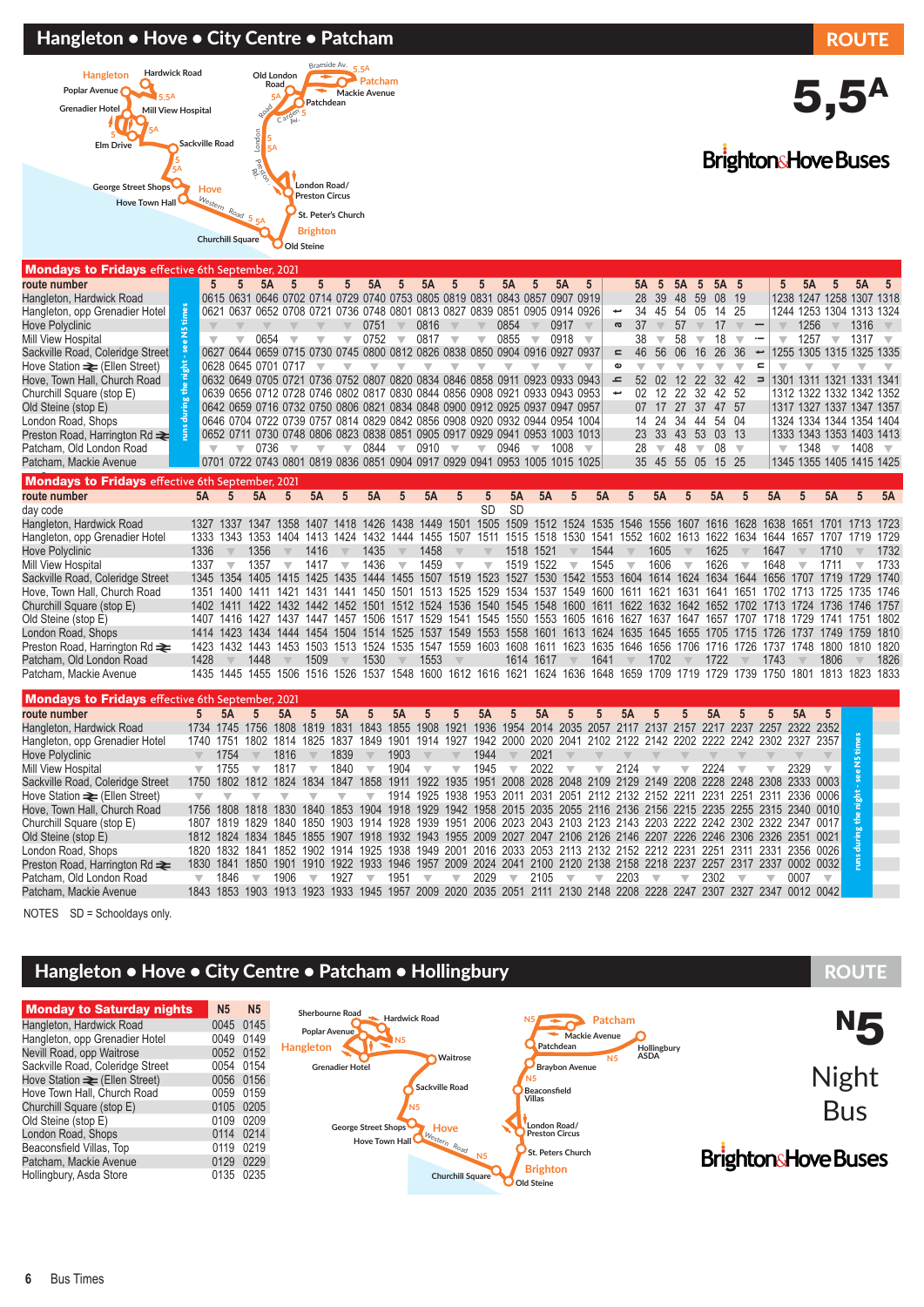5,5A

BrightonsHove Buses

## ROUTE PATCHER PATCHER PATCHER PATCHER PATCHER PATCHER PATCHER POUTE PATCHER PATCHER PATCHER PATCHER PATCHER PA



| <b>Saturdays effective 11th September,</b>                       |                                 | 2021                                                                                                                         |                          |                               |                          |                                 |                                 |                                         |                                                                                                |                         |                         |                         |                          |                                 |                                 |                               |                         |                          |           |                                 |                                                                                                                         |
|------------------------------------------------------------------|---------------------------------|------------------------------------------------------------------------------------------------------------------------------|--------------------------|-------------------------------|--------------------------|---------------------------------|---------------------------------|-----------------------------------------|------------------------------------------------------------------------------------------------|-------------------------|-------------------------|-------------------------|--------------------------|---------------------------------|---------------------------------|-------------------------------|-------------------------|--------------------------|-----------|---------------------------------|-------------------------------------------------------------------------------------------------------------------------|
| route number                                                     |                                 | 5A<br>5A                                                                                                                     | 5                        | <b>5A</b>                     |                          | 5A<br>5                         | <b>5A</b>                       | 5                                       | 5A<br>5                                                                                        | 5A                      | 5                       | 5Α                      | 5                        | 5Α                              | 5A                              | 5                             | 5Α                      |                          | 5Α        |                                 | 5Α<br>5                                                                                                                 |
| Patcham, Mackie Avenue                                           |                                 |                                                                                                                              | 0700 0730 0755           |                               |                          | 0813 0828 0843                  |                                 | 0856 0909                               | 0920                                                                                           | 0931 0941 0951 1001     |                         |                         | 1012 1022                | 1032                            | 1042                            | 1051                          | 1101                    | 1111                     | 1121      | 1131<br>1141                    | 1151                                                                                                                    |
|                                                                  |                                 |                                                                                                                              |                          |                               | $\overline{\phantom{a}}$ |                                 |                                 |                                         |                                                                                                |                         |                         |                         | $\overline{\phantom{a}}$ |                                 |                                 |                               |                         |                          |           |                                 |                                                                                                                         |
| Patcham. Old London Road                                         | N <sub>5</sub> times            | 0704                                                                                                                         | $\overline{\mathbf{v}}$  | 0759                          |                          | 0832<br>$\overline{\mathbb{V}}$ | 0900                            | $\overline{\mathbb{V}}$                 | 0924<br>$\overline{\mathbf{v}}$                                                                | 0945                    | $\overline{\mathbf{v}}$ | 1005                    |                          | 1026<br>$\overline{\mathbb{V}}$ | 1046                            | $\overline{\mathbf{v}}$       | 1105                    | ▼                        | 1125      | ▼                               | 1145<br>$\overline{\mathbf{v}}$                                                                                         |
| Preston Road, Harrington Road <del>≥</del>                       |                                 |                                                                                                                              | 0710 0739 0805           |                               |                          |                                 |                                 |                                         | 0824 0838 0854 0907 0920 0931 0942 0952 1002 1012 1023 1033 1043 1053                          |                         |                         |                         |                          |                                 |                                 | 1102                          | 1112                    | 1122 1132                |           |                                 | 1142 1152 1202                                                                                                          |
| London Road, Shops                                               |                                 |                                                                                                                              |                          |                               |                          |                                 |                                 |                                         |                                                                                                |                         |                         |                         |                          |                                 |                                 |                               |                         |                          |           |                                 | 0718 0746 0813 0832 0846 0903 0917 0930 0941 0952 1002 1013 1023 1034 1044 1054 1104 1114 1124 1134 1144 1154 1204 1214 |
| Old Steine (stop H)                                              | night                           | 0633 0722 0750 0817 0837 0851 0908 0922 0935 0946 0957 1008 1019 1029 1040 1050 1100 1110 1120                               |                          |                               |                          |                                 |                                 |                                         |                                                                                                |                         |                         |                         |                          |                                 |                                 |                               | 1130 1140 1150          |                          |           |                                 | 1200 1210 1220                                                                                                          |
| Churchill Square (stop B)                                        |                                 | 0637 0726 0754 0821 0841 0855 0913 0927 0940 0951 1002 1014 1025 1035 1046 1056 1106                                         |                          |                               |                          |                                 |                                 |                                         |                                                                                                |                         |                         |                         |                          |                                 | 1116                            |                               | 1126 1136 1146 1156     |                          |           |                                 | 1206 1216 1226                                                                                                          |
| Hove, Town Hall, Tisbury Road                                    | the                             | 0643 0733 0801 0828 0848 0903 0922 0936 0949 1000 1011 1024 1035 1045 1056 1106 1116 1126 1136 1146 1156 1206                |                          |                               |                          |                                 |                                 |                                         |                                                                                                |                         |                         |                         |                          |                                 |                                 |                               |                         |                          |           |                                 | 1216 1226 1236                                                                                                          |
| Sackville Road, Coleridge Street                                 |                                 | 0647 0737 0805 0832 0853 0908 0927 0942 0954 1007 1018 1031 1042 1052 1103 1113 1123 1133 1143 1153 1203 1213 1223 1233      |                          |                               |                          |                                 |                                 |                                         |                                                                                                |                         |                         |                         |                          |                                 |                                 |                               |                         |                          |           |                                 | 1243                                                                                                                    |
|                                                                  | during                          | 0652 0743                                                                                                                    |                          | 0838                          |                          | 0914                            | 0948                            |                                         | 1014                                                                                           | 1038                    |                         | 1059                    |                          | 1120                            | 1140                            |                               | 1200                    |                          | 1220      |                                 | 1240                                                                                                                    |
| Mill View Hospital                                               | <b>Turns</b>                    |                                                                                                                              |                          |                               |                          |                                 |                                 |                                         |                                                                                                |                         |                         |                         |                          |                                 |                                 |                               |                         |                          |           |                                 |                                                                                                                         |
| Hangleton, Grenadier Hotel                                       |                                 | 0653 0745 0812 0840 0900 0916 0935 0950 1002 1016 1027 1040 1051 1101 1112 1122 1132 1142 1152 1202 1212 1222 1232 1242 1252 |                          |                               |                          |                                 |                                 |                                         |                                                                                                |                         |                         |                         |                          |                                 |                                 |                               |                         |                          |           |                                 |                                                                                                                         |
| Hangleton, Hardwick Road                                         |                                 | 0659 0751 0819 0847 0907 0923 0942 0957 1009 1023 1034 1047 1058 1108 1119 1129 1139 1149 1159 1209 1219 1229 1239 1249 1259 |                          |                               |                          |                                 |                                 |                                         |                                                                                                |                         |                         |                         |                          |                                 |                                 |                               |                         |                          |           |                                 |                                                                                                                         |
|                                                                  |                                 |                                                                                                                              |                          |                               |                          |                                 |                                 |                                         |                                                                                                |                         |                         |                         |                          |                                 |                                 |                               |                         |                          |           |                                 |                                                                                                                         |
| <b>Saturdays effective 11th September, 2021</b>                  |                                 |                                                                                                                              |                          |                               |                          |                                 |                                 |                                         |                                                                                                |                         |                         |                         |                          |                                 |                                 |                               |                         |                          |           |                                 |                                                                                                                         |
| route number                                                     | <b>5A</b>                       | 5<br>5A                                                                                                                      |                          | 5<br>5A                       | 5                        | 5A<br>5                         | 5A                              | <b>5A</b>                               | 5                                                                                              | 5A                      | 5                       | 5A                      | 5                        | <b>5A</b>                       | 5<br>5A                         | 5                             | 5A                      | 5                        | 5A        | 5                               | 5A                                                                                                                      |
| Patcham, Mackie Avenue                                           |                                 | 1201 1211 1221                                                                                                               |                          | 30<br>40                      | 50                       | 00<br>10                        | 20                              | 1440                                    | 1452                                                                                           | 1502                    | 1512                    | 1522                    | 1532                     | 1552<br>1542                    | 1603                            | 1613                          | 1624                    | 1634                     | 1644      | 1654                            | 1706                                                                                                                    |
| Patcham, Old London Road                                         | 1205                            | 1225<br>$\overline{\mathbf{v}}$                                                                                              | پ                        | 44<br>$\overline{\mathbf{v}}$ | $\overline{\mathbb{V}}$  | 04<br>$\overline{\mathbb{V}}$   | 24                              | 1444                                    | $\overline{\mathbf{v}}$                                                                        | 1506                    | $\overline{\mathbb{V}}$ | 1526                    | $\overline{\mathbf{v}}$  | 1546                            | 1607<br>$\overline{\mathbb{V}}$ | $\overline{\mathbb{V}}$       | 1628                    | $\overline{\mathbb{V}}$  | 1648      | $\overline{\mathbb{V}}$         | 1710                                                                                                                    |
| Preston Road, Harrington Road ₹ 1212 1222 1232                   |                                 |                                                                                                                              | g                        | 41<br>51                      | 01                       | 21<br>11                        | 31                              | 1451                                    | 1503                                                                                           | 1513                    | 1523                    | 1533                    | 1543                     | 1553<br>1603                    | 1613                            | 1624                          | 1634                    | 1645                     | 1654      | 1705                            | 1716                                                                                                                    |
|                                                                  |                                 |                                                                                                                              |                          |                               |                          | 23<br>33                        |                                 |                                         |                                                                                                |                         | 1535                    |                         |                          |                                 |                                 |                               |                         |                          |           |                                 |                                                                                                                         |
| London Road, Shops                                               |                                 | 1224 1234 1244                                                                                                               |                          | 53<br>03                      | 13                       |                                 | 43<br>$\overline{\phantom{0}}$  | 1503                                    | 1515                                                                                           | 1525                    |                         | 1545                    | 1555                     | 1605 1615                       | 1625                            | 1636                          | 1646                    |                          | 1657 1706 | 1717                            | 1728                                                                                                                    |
| Old Steine (stop H)                                              |                                 | 1230 1240 1250                                                                                                               | $\blacksquare$           | 59<br>09                      | 19                       | 29<br>39                        | 49<br>$\overline{\phantom{0}}$  | 1509                                    | 1521                                                                                           | 1531                    | 1541                    | 1551                    | 1601                     | 1611<br>1621                    | 1631                            | 1642                          | 1652                    | 1703                     | 1712      | 1723                            | 1734                                                                                                                    |
| Churchill Square (stop B)                                        |                                 | 1236 1246 1256                                                                                                               | $\pmb{\omega}$           | 06<br>16                      | 26                       | 36<br>46                        | 56<br>$\mathbf{r}$              | 1516                                    | 1528                                                                                           | 1538                    | 1548                    | 1558                    | 1608                     | 1618<br>1628                    | 1638                            | 1649                          | 1659                    |                          | 1710 1719 | 1730                            | 1741                                                                                                                    |
| Hove, Town Hall, Tisbury Road                                    |                                 | 1246 1256 1306                                                                                                               | $\overline{\phantom{a}}$ | 16<br>26                      | 36                       | 46<br>56                        | 06<br>$\equiv$                  | 1526                                    | 1538                                                                                           | 1548                    | 1558                    | 1608                    | 1618                     | 1628                            | 1638<br>1648                    | 1659                          | 1709                    | 1720                     | 1729      | 1740                            | 1751                                                                                                                    |
| Sackville Road, Coleridge Street                                 |                                 | 1253 1303 1313                                                                                                               | $\overline{\phantom{0}}$ | 33<br>23                      | 43                       | 03<br>53                        | 13                              | 1533                                    | 1545                                                                                           | 1555                    | 1605                    | 1615                    | 1625                     | 1635                            | 1645<br>1655                    | 1705                          | 1715                    | 1726                     | 1735      | 1746                            | 1757                                                                                                                    |
| <b>Mill View Hospital</b>                                        | 1300                            | 1320<br>$\overline{\mathbb{V}}$                                                                                              |                          | 39<br>$\overline{\mathbb{V}}$ | $\overline{\mathbb{V}}$  | 59                              | 19                              | 1539                                    |                                                                                                | 1601                    |                         | 1621                    |                          | 1641                            | 1701                            |                               | 1721                    |                          | 1741      |                                 | 1803                                                                                                                    |
|                                                                  |                                 |                                                                                                                              |                          |                               |                          |                                 |                                 |                                         |                                                                                                |                         |                         |                         |                          |                                 |                                 |                               | 1713 1723               |                          |           |                                 |                                                                                                                         |
| Hangleton, Grenadier Hotel                                       |                                 | 1302 1312 1322                                                                                                               |                          | 31<br>41                      | 51                       | 01<br>11                        | 21                              | 1541                                    | 1553                                                                                           | 1603                    | 1613 1623               |                         |                          | 1633 1643 1653 1703             |                                 |                               |                         |                          | 1734 1743 | 1754                            | 1805                                                                                                                    |
| Hangleton, Hardwick Road                                         |                                 | 1309 1319 1329                                                                                                               |                          | 38 48                         | 58                       | 08<br>18                        | 28                              | 1548                                    | 1600                                                                                           | 1610                    | 1620                    | 1630                    |                          | 1640 1650 1700 1710 1720 1730   |                                 |                               |                         |                          | 1741 1750 | 1801                            | 1812                                                                                                                    |
| <b>Saturdays effective 11th September, 2021</b>                  |                                 |                                                                                                                              |                          |                               |                          |                                 |                                 |                                         |                                                                                                |                         |                         |                         |                          |                                 |                                 |                               |                         |                          |           |                                 |                                                                                                                         |
| route number                                                     | 5                               | 5A<br>5                                                                                                                      | 5A                       | 5                             | 5A                       | 5                               | 5A                              | 5A<br>5                                 | 5                                                                                              | 5                       | <b>5A</b>               | 5                       | 5<br>5A                  | 5                               | 5                               | 5A                            | 5                       | 5                        | 5A        |                                 |                                                                                                                         |
|                                                                  | 1718                            | 1730<br>1742                                                                                                                 | 1754                     | 1808                          | 1824                     | 1840                            | 1856                            | 1912 1930                               | 1948                                                                                           | 2008                    | 2028                    | 2049                    | 2110<br>2131             |                                 | 2153 2214                       | 2234                          | 2254                    | 2314                     | 2334      |                                 |                                                                                                                         |
| Patcham, Mackie Avenue                                           |                                 |                                                                                                                              |                          |                               |                          |                                 |                                 |                                         |                                                                                                |                         |                         |                         |                          |                                 |                                 |                               |                         |                          |           | times                           |                                                                                                                         |
| Patcham, Old London Road                                         | $\overline{\mathbf{v}}$         | 1734                                                                                                                         | 1758                     | ▼                             | 1828                     | $\overline{\mathbf{v}}$         | 1900                            | 1934<br>$\overline{\mathbf{v}}$         | $\overline{\mathbf{v}}$                                                                        | $\overline{\mathbf{v}}$ | 2033                    | $\overline{\mathbf{v}}$ | 2135<br>v                | $\overline{\mathbf{v}}$         | v                               | 2237                          |                         | v                        | 2337      | ž                               |                                                                                                                         |
| Preston Road, Harrington Road →                                  | 1729                            | 1753<br>1740                                                                                                                 | 1804                     | 1819                          | 1834                     | 1851                            |                                 | 1906 1923 1940 1959                     |                                                                                                | 2017                    |                         |                         |                          | 2038 2058 2119 2140 2201        | 2221                            | 2241                          | 2301                    | 2321                     | 2341      |                                 |                                                                                                                         |
| London Road, Shops                                               |                                 | 1741 1752 1805 1816 1830 1845 1901 1916 1932 1949 2007 2025 2046 2106 2126 2146 2207 2227 2247 2307 2327 2347                |                          |                               |                          |                                 |                                 |                                         |                                                                                                |                         |                         |                         |                          |                                 |                                 |                               |                         |                          |           |                                 |                                                                                                                         |
| Old Steine (stop H)                                              |                                 | 1747 1758 1811                                                                                                               | 1822                     | 1836                          |                          |                                 |                                 |                                         | 1851 1907 1922 1938 1955 2012 2030 2051 2111 2131 2151                                         |                         |                         |                         |                          | 2211                            | 2231                            | 2251                          | 2311                    | 2331                     | 2351      |                                 |                                                                                                                         |
| Churchill Square (stop B)                                        | 1754                            | 1805 1818 1829                                                                                                               |                          |                               |                          |                                 |                                 |                                         | 1843 1858 1913 1928 1944 2000 2017 2035 2056 2116 2136 2156 2216 2236 2256 2316 2336 2356      |                         |                         |                         |                          |                                 |                                 |                               |                         |                          |           |                                 |                                                                                                                         |
| Hove, Town Hall, Tisbury Road                                    | 1804                            | 1815<br>1828                                                                                                                 | 1839                     | 1853                          | 1908                     | 1922 1937                       |                                 |                                         | 1953 2009 2026 2044 2104 2123 2143                                                             |                         |                         |                         | 2203                     | 2223                            | 2243                            | 2303                          |                         |                          | 0003      |                                 |                                                                                                                         |
| Sackville Road, Coleridge Street                                 |                                 |                                                                                                                              |                          |                               |                          |                                 |                                 |                                         |                                                                                                |                         |                         |                         |                          |                                 |                                 |                               |                         |                          |           |                                 |                                                                                                                         |
|                                                                  |                                 |                                                                                                                              |                          |                               |                          |                                 |                                 |                                         |                                                                                                |                         |                         |                         |                          |                                 |                                 |                               | 2323                    | 2343                     |           |                                 |                                                                                                                         |
|                                                                  |                                 | 1810 1821 1834 1845 1859                                                                                                     |                          |                               |                          |                                 |                                 |                                         | 1914 1928 1943 1959 2014 2031 2049 2109 2128 2148 2207 2227 2247 2307 2327 2347 0007           |                         |                         |                         |                          |                                 |                                 |                               |                         |                          |           |                                 |                                                                                                                         |
| <b>Mill View Hospital</b>                                        | $\overline{\mathbb{V}}$         | 1827                                                                                                                         | 1851                     |                               | 1920                     |                                 | 1949                            | 2019                                    | $\overline{\mathbb{V}}$                                                                        |                         | 2114                    |                         | 2212                     |                                 |                                 | 2312                          |                         |                          | 0012      |                                 |                                                                                                                         |
| Hangleton, Grenadier Hotel                                       | 1818 1829                       |                                                                                                                              | 1842 1853                |                               |                          |                                 |                                 |                                         | 1907 1922 1936 1951 2006 2021 2038 2056 2116 2135 2155 2213 2233 2253 2313 2333 2353 0013      |                         |                         |                         |                          |                                 |                                 |                               |                         |                          |           |                                 |                                                                                                                         |
| Hangleton, Hardwick Road                                         | 1825                            | 1836 1849 1900                                                                                                               |                          |                               |                          |                                 |                                 |                                         | 1914 1929 1943 1958 2012 2027 2044 2102 2122 2141 2201 2219 2239 2259 2319 2339 2359 0019      |                         |                         |                         |                          |                                 |                                 |                               |                         |                          |           |                                 |                                                                                                                         |
|                                                                  |                                 |                                                                                                                              |                          |                               |                          |                                 |                                 |                                         |                                                                                                |                         |                         |                         |                          |                                 |                                 |                               |                         |                          |           |                                 |                                                                                                                         |
| <b>Sundays and Public Holidays effective 5th September, 2021</b> |                                 |                                                                                                                              |                          |                               |                          |                                 |                                 |                                         |                                                                                                |                         |                         |                         |                          |                                 |                                 |                               |                         |                          |           |                                 |                                                                                                                         |
| route number                                                     | 5A                              | 5                                                                                                                            | 5A                       | 5                             | 5A<br>5                  | 5A                              | 5                               | 5A                                      | <b>5A</b><br>5                                                                                 | 5                       | 5A                      | 5                       | 5A                       | 5                               | 5A                              | 5A<br>5                       | 5                       |                          | 5A        | 5<br>5A                         | 5                                                                                                                       |
| Patcham, Mackie Avenue                                           |                                 | 0700                                                                                                                         | 0730                     | 0800 0830                     | 0855                     | 0915                            | 0932                            | 0947                                    | 1002<br>1017                                                                                   | 1032                    | 1047                    | 1102                    | 1117                     | 1132                            | 47                              | 02<br>17                      | 32                      |                          | 1417      | 1432<br>1447                    | 1502                                                                                                                    |
| Patcham, Old London Road                                         |                                 | $\overline{\phantom{a}}$                                                                                                     | 0734                     |                               | 0834<br>₩                | 0919                            | $\overline{\mathbb{V}}$         | 0951                                    | 1021<br>$\overline{\mathbf{v}}$                                                                | $\overline{\mathbf{v}}$ | 1051                    | v                       | 112'                     | ىپ                              | 51                              | 21<br>$\overline{\mathbb{V}}$ | $\overline{\mathbf{v}}$ |                          | 1421      | 1451<br>$\overline{\mathbb{V}}$ | $\overline{\mathbf{v}}$                                                                                                 |
| Preston Rd, Harrington Rd $\equiv$                               | N5 times                        | 0708 0739                                                                                                                    |                          | 0808 0839                     |                          | 0903 0925 0941                  |                                 | 0957                                    | 1027<br>1011                                                                                   |                         | 1042 1057               | 1112                    | 1128                     | 1142                            | 58<br>g                         | 12<br>28                      | 42                      |                          | 1428      | 1442<br>1458                    | 1512                                                                                                                    |
| London Road, Shops                                               |                                 |                                                                                                                              |                          |                               |                          |                                 |                                 |                                         | 0715 0745 0815 0846 0911 0933 0949 1005 1020 1036 1051 1106                                    |                         |                         | 1122 1138               |                          | 1152                            | 08                              | 22<br>38                      | 52                      | $\overline{\phantom{a}}$ |           |                                 | 1438 1452 1508 1522                                                                                                     |
|                                                                  | 0634                            | 0720                                                                                                                         |                          |                               |                          |                                 |                                 | 0750 0820 0851 0916 0938 0954 1010 1025 |                                                                                                | 1041 1056               | 1111                    | 1127                    | 1143                     | 1157                            | 13<br>$\equiv$                  | 27<br>43                      | 57                      | $\overline{\phantom{a}}$ | 1443 1457 | 1513                            | 1527                                                                                                                    |
| Old Steine (stop H)                                              |                                 |                                                                                                                              |                          |                               |                          |                                 |                                 |                                         |                                                                                                |                         |                         |                         |                          |                                 |                                 |                               |                         |                          |           |                                 |                                                                                                                         |
| Churchill Square (stop B)                                        | night                           | 0638 0724 0754 0825 0856 0921 0943 0959 1015 1030 1046 1101 1116 1132 1148 1202                                              |                          |                               |                          |                                 |                                 |                                         |                                                                                                |                         |                         |                         |                          |                                 | 19<br>$\mathbf \omega$          | 33<br>49                      | 03                      | $\epsilon$               |           |                                 | 1449 1503 1519 1533                                                                                                     |
| Hove, Town Hall, Tisbury Road                                    | the                             | 0644 0731 0801 0832 0903 0929 0951 1007 1023 1038 1054 1110 1125 1141 1157                                                   |                          |                               |                          |                                 |                                 |                                         |                                                                                                |                         |                         |                         |                          | 1211<br>$\mathbf{r}$            | 28                              | 58<br>42                      | 12                      | $\Rightarrow$            |           |                                 | 1458 1512 1528 1542                                                                                                     |
| Sackville Rd, Coleridge Street                                   |                                 | 0648 0735 0805 0836 0907 0933 0955 1012 1028 1043 1059 1115 1130                                                             |                          |                               |                          |                                 |                                 |                                         |                                                                                                |                         |                         | 1146                    | 1202 1216                | ÷                               | 33                              | 03<br>47                      | 17                      |                          |           |                                 | 1503 1517 1533 1547                                                                                                     |
| Mill View Hospital                                               | 0653                            |                                                                                                                              | 0810                     |                               | 0912                     | 1000                            | $\overline{\mathbb{V}}$         | 1034                                    | 1105<br>$\overline{\mathbb{V}}$                                                                |                         | 1136                    | $\overline{\mathbb{V}}$ | 1208                     |                                 | 39                              | 09<br>$\overline{\mathbb{V}}$ | $\overline{\mathbb{V}}$ |                          | 1509      | 1539<br>$\boldsymbol{\nabla}$   | $\overline{\mathbb{V}}$                                                                                                 |
| Hangleton, Grenadier Hotel                                       |                                 | 0654 0741 0811 0842 0913 0940 1001 1019 1035 1050 1106 1123 1137 1154 1209 1224                                              |                          |                               |                          |                                 |                                 |                                         |                                                                                                |                         |                         |                         |                          |                                 | 40                              | 55<br>10                      | 25                      |                          |           |                                 | 1510 1525 1541 1555                                                                                                     |
| Hangleton, Hardwick Road                                         |                                 | 0659 0746 0816 0847 0919 0946 1007 1025 1041 1056 1113 1130 1144 1201 1216 1231                                              |                          |                               |                          |                                 |                                 |                                         |                                                                                                |                         |                         |                         |                          |                                 | 47 02                           |                               | 17 32                   |                          |           |                                 | 1516 1531 1547 1601                                                                                                     |
|                                                                  |                                 |                                                                                                                              |                          |                               |                          |                                 |                                 |                                         |                                                                                                |                         |                         |                         |                          |                                 |                                 |                               |                         |                          |           |                                 |                                                                                                                         |
| <b>Sundays and Public Holidays effective 5th September, 2021</b> |                                 |                                                                                                                              |                          |                               |                          |                                 |                                 |                                         |                                                                                                |                         |                         |                         |                          |                                 |                                 |                               |                         |                          |           |                                 |                                                                                                                         |
| route number                                                     | $5\phantom{.0}$<br>5A           | <b>5A</b>                                                                                                                    | $5\phantom{.0}$          | 5A                            | 5                        | 5A                              | 5A<br>5                         | 5                                       | 5A                                                                                             | 5                       | 5A                      | $5\phantom{.0}$         | 5                        | 5A<br>5                         | 5A                              | 5                             | 5A                      | 5                        | 5A        | 5                               | 5A                                                                                                                      |
| Patcham, Mackie Avenue                                           |                                 | 1517 1533 1548 1603 1618 1633 1648 1703 1718 1733 1750 1812 1832 1852 1912 1931 2001                                         |                          |                               |                          |                                 |                                 |                                         |                                                                                                |                         |                         |                         |                          |                                 |                                 |                               | 2031 2101 2131 2201     |                          |           | 2231 2301 2331                  |                                                                                                                         |
| Patcham, Old London Road                                         | 1521<br>$\overline{\mathbb{V}}$ | 1552                                                                                                                         | $\overline{\mathbf{v}}$  | 1622                          | $\overline{\mathbf{v}}$  | 1652                            | 1722<br>$\overline{\mathbf{v}}$ | $\overline{\mathbf{v}}$                 | 1754                                                                                           | $\overline{\mathbf{v}}$ | 1836                    | $\overline{\mathbf{v}}$ | $\overline{\mathbb{V}}$  | 1935<br>$\overline{\mathbf{v}}$ | 2035                            | $\overline{\mathbb{V}}$       | 2135                    | $\overline{\mathbf{v}}$  | 2235      | $\overline{\mathbf{v}}$         | 2335                                                                                                                    |
|                                                                  |                                 |                                                                                                                              |                          |                               |                          |                                 |                                 |                                         |                                                                                                |                         |                         |                         |                          |                                 |                                 |                               |                         |                          |           |                                 |                                                                                                                         |
| Preston Rd, Harrington Rd $\equiv$                               | 1527                            | 1541 1557 1611 1626                                                                                                          |                          |                               |                          |                                 |                                 |                                         | 1641 1656 1711 1726 1741 1758 1820 1840 1900 1920 1939 2009 2039 2108 2138 2208 2238 2308 2338 |                         |                         |                         |                          |                                 |                                 |                               |                         |                          |           |                                 |                                                                                                                         |
| London Road, Shops                                               |                                 | 1536 1550 1606 1620 1635 1650 1705 1720 1735 1750 1807 1827 1847 1907 1927 1946 2016 2046 2114 2144 2214 2244 2314 2344      |                          |                               |                          |                                 |                                 |                                         |                                                                                                |                         |                         |                         |                          |                                 |                                 |                               |                         |                          |           |                                 |                                                                                                                         |
| Old Steine (stop H)                                              |                                 | 1542 1556 1612 1626 1641 1656 1711 1726 1741 1756 1813 1833 1853 1913 1933 1952 2022 2052 2120 2150 2220 2250 2320 2350      |                          |                               |                          |                                 |                                 |                                         |                                                                                                |                         |                         |                         |                          |                                 |                                 |                               |                         |                          |           |                                 |                                                                                                                         |
| Churchill Square (stop B)                                        |                                 | 1548 1602 1618 1632 1647 1702 1717 1732 1747 1802 1819 1839 1859 1917 1937 1956 2026 2056 2124 2154 2224 2254 2324 2354      |                          |                               |                          |                                 |                                 |                                         |                                                                                                |                         |                         |                         |                          |                                 |                                 |                               |                         |                          |           |                                 |                                                                                                                         |
| Hove, Town Hall, Tisbury Road                                    |                                 | 1557 1611 1627 1641 1656 1711 1726 1741 1756 1810 1827 1847 1907 1925 1945 2004 2034 2104 2132 2202 2232 2302 2332 0002      |                          |                               |                          |                                 |                                 |                                         |                                                                                                |                         |                         |                         |                          |                                 |                                 |                               |                         |                          |           |                                 |                                                                                                                         |
| Sackville Rd, Coleridge Street                                   | 1602                            | 1616 1632 1646 1701 1716 1731 1746 1801 1815 1832 1852 1912 1930 1950 2009 2039 2109 2137 2206 2236 2306 2336 0006           |                          |                               |                          |                                 |                                 |                                         |                                                                                                |                         |                         |                         |                          |                                 |                                 |                               |                         |                          |           |                                 |                                                                                                                         |
| Mill View Hospital                                               | 1608<br>$\triangledown$         | 1638                                                                                                                         |                          | 1707                          |                          | 1737                            | 1807                            |                                         | 1838                                                                                           |                         | 1917                    |                         |                          | 2014                            | 2114                            |                               | 2211                    |                          | 2311      |                                 | 0011                                                                                                                    |
| Hangleton, Grenadier Hotel                                       |                                 | 1609 1624 1639 1654 1708 1724 1738 1754 1808 1822 1839 1859 1918 1937 1957 2015 2045 2115 2143 2212 2242 2312 2342 0012      |                          |                               |                          |                                 |                                 |                                         |                                                                                                |                         |                         |                         |                          |                                 |                                 |                               |                         |                          |           |                                 |                                                                                                                         |